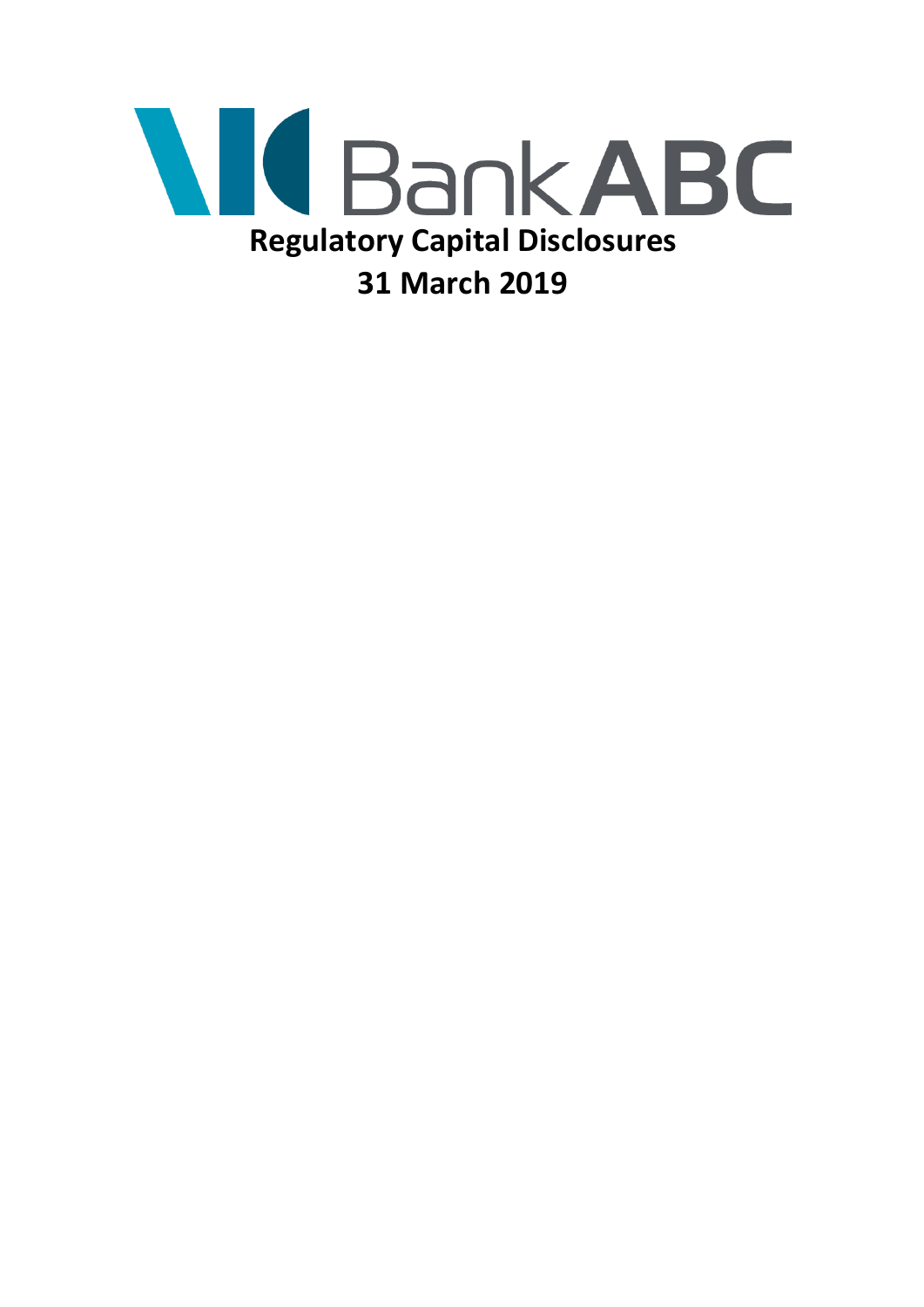# **PD 1: Post 1 January 2019 disclosure template**

| <b>US\$ million</b>                                           |                                                                                                                                                                                                                                                                              |                                   |                          |  |
|---------------------------------------------------------------|------------------------------------------------------------------------------------------------------------------------------------------------------------------------------------------------------------------------------------------------------------------------------|-----------------------------------|--------------------------|--|
|                                                               | <b>Basel III Common Disclosure Template</b>                                                                                                                                                                                                                                  | PIR as on 31<br><b>March 2019</b> | <b>Reference</b>         |  |
| <b>Common Equity Tier 1 capital: instruments and reserves</b> |                                                                                                                                                                                                                                                                              |                                   |                          |  |
| 1                                                             | Directly issued qualifying common share capital plus related stock surplus                                                                                                                                                                                                   | 3,105                             | a                        |  |
| 2                                                             | Retained earnings                                                                                                                                                                                                                                                            | 872                               | b                        |  |
| 3                                                             | Accumulated other comprehensive income (and other reserves)                                                                                                                                                                                                                  | (91)                              | $c1+c2+c3+c$<br>$4 + c5$ |  |
| 4                                                             | Not applicable                                                                                                                                                                                                                                                               |                                   |                          |  |
| 5                                                             | Common share capital issued by subsidiaries and held by third parties<br>(amount allowed in group CET1)                                                                                                                                                                      | 237                               | d                        |  |
| 6                                                             | <b>Common Equity Tier 1 capital before regulatory adjustments</b>                                                                                                                                                                                                            | 4,123                             |                          |  |
|                                                               | <b>Common Equity Tier 1 capital: regulatory adjustments</b>                                                                                                                                                                                                                  |                                   |                          |  |
| 7                                                             | Prudential valuation adjustments                                                                                                                                                                                                                                             |                                   |                          |  |
| 8                                                             | Goodwill (net of related tax liability)                                                                                                                                                                                                                                      |                                   |                          |  |
| 9                                                             | Other intangibles other than mortgage-servicing rights (net of related tax<br>liability)                                                                                                                                                                                     | 18                                | е                        |  |
| 10                                                            | Deferred tax assets that rely on future profitability excluding those arising from<br>temporary differences (net of related tax liability)                                                                                                                                   | 3                                 | f                        |  |
|                                                               | 11 Cash-flow hedge reserve                                                                                                                                                                                                                                                   |                                   |                          |  |
|                                                               | 12 Shortfall of provisions to expected losses                                                                                                                                                                                                                                |                                   |                          |  |
|                                                               | 13 Securitisation gain on sale (as set out in paragraph 562 of Basel II framework)                                                                                                                                                                                           |                                   |                          |  |
|                                                               | 14 Not applicable                                                                                                                                                                                                                                                            |                                   |                          |  |
|                                                               | 15 Defined-benefit pension fund net assets                                                                                                                                                                                                                                   | 30                                | c6                       |  |
|                                                               | 16 Investments in own shares                                                                                                                                                                                                                                                 |                                   |                          |  |
|                                                               | 17 Reciprocal cross-holdings in common equity                                                                                                                                                                                                                                |                                   |                          |  |
| 18                                                            | Investments in the capital of banking, financial and insurance entities that are<br>outside the scope of regulatory consolidation, net of eligible short positions,<br>where the bank does not own more than 10% of the issued share capital<br>(amount above 10% threshold) |                                   |                          |  |
|                                                               | Significant investments in the common stock of banking, financial and<br>19 insurance entities that are outside the scope of regulatory consolidation, net of<br>eligible short positions (amount above 10% threshold)                                                       |                                   |                          |  |
|                                                               | 20 Mortgage servicing rights (amount above 10% threshold)                                                                                                                                                                                                                    |                                   |                          |  |
| 21                                                            | Deferred tax assets arising from temporary differences (amount above 10%<br>threshold, net of related tax liability)                                                                                                                                                         |                                   |                          |  |
|                                                               | 22 Amount exceeding the 15% threshold                                                                                                                                                                                                                                        |                                   |                          |  |
| 23                                                            | of which: significant investments in the common stock of financials                                                                                                                                                                                                          |                                   |                          |  |
| 24                                                            | of which: mortgage servicing rights                                                                                                                                                                                                                                          |                                   |                          |  |
| 25                                                            | of which: deferred tax assets arising from temporary differences                                                                                                                                                                                                             |                                   |                          |  |
|                                                               | 26 CBB specific regulatory adjustments                                                                                                                                                                                                                                       |                                   |                          |  |
| 27                                                            | Regulatory adjustments applied to Common Equity Tier 1 due to insufficient<br>Additional Tier 1 and Tier 2 to cover deductions                                                                                                                                               |                                   |                          |  |
|                                                               | 28 Total regulatory adjustments to Common equity Tier 1                                                                                                                                                                                                                      | 51                                |                          |  |
|                                                               | 29 Common Equity Tier 1 capital (CET1)                                                                                                                                                                                                                                       | 4,072                             |                          |  |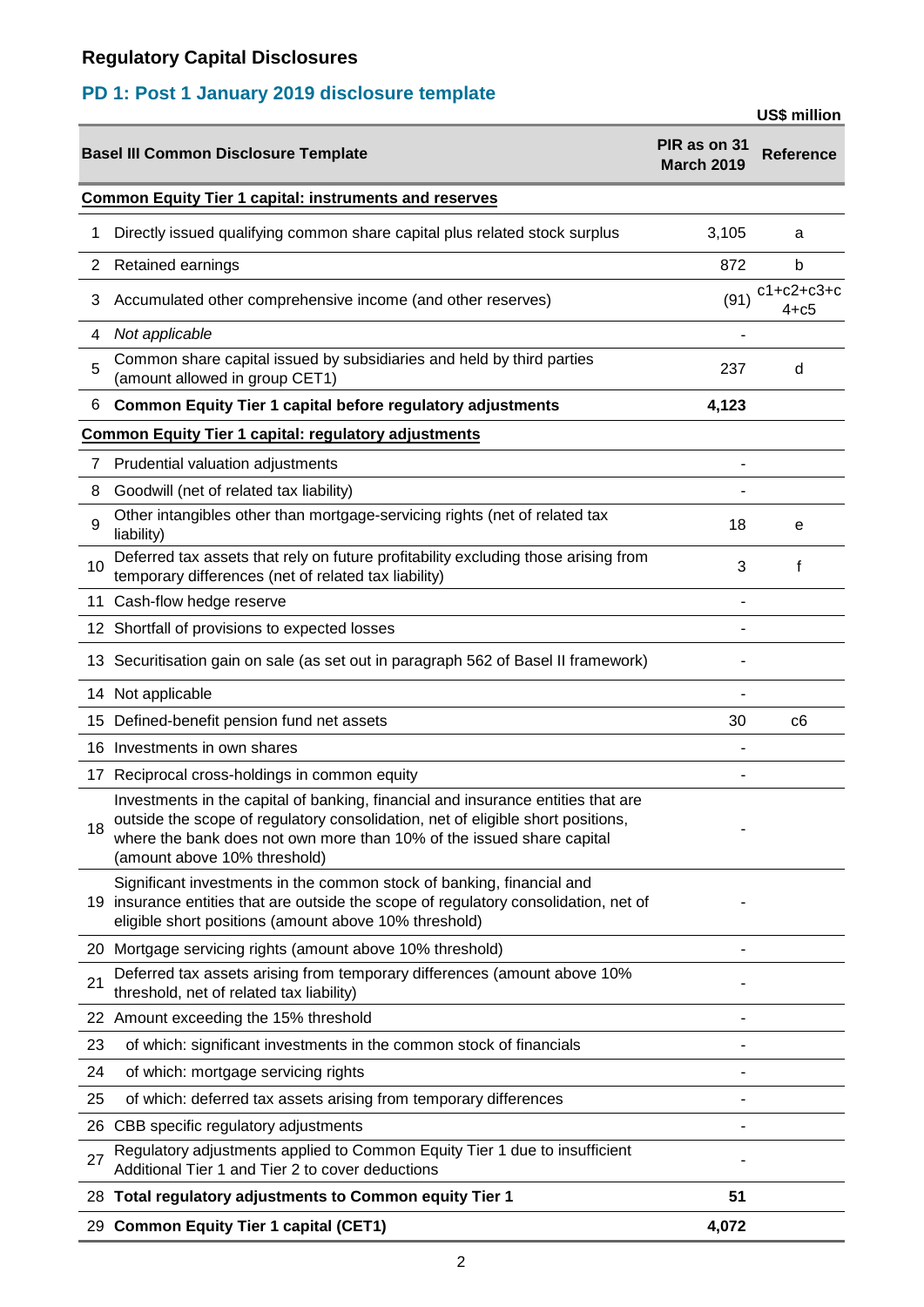### **PD 1: Post 1 January 2019 disclosure template (continued)**

**US\$ million PIR as on 31 March 2019 Reference** <sup>30</sup> Directly issued qualifying Additional Tier 1 instruments plus related stock surplus - 31 of which: classified as equity under applicable accounting standards - 32 of which: classified as liabilities under applicable accounting standards - 33 *Directly issued capital instruments subject to phase out from Additional Tier 1* - 34 issued by subsidiaries and held by third parties (amount allowed in Group Additional Tier 1 instruments (and CET1 instruments not included in row 5) AT1) 50 g 35 *of which: instruments issued by subsidiaries subject to phase out* - 36 **Additional Tier 1 capital before regulatory adjustments 50** 37 Investments in own Additional Tier 1 instruments - 38 Reciprocal cross-holdings in Additional Tier 1 instruments - 39 outside the scope of regulatory consolidation, net of eligible short positions,<br>39 where the hank dags not sum mars than 40% of the issued semmen share. Investments in the capital of banking, financial and insurance entities that are where the bank does not own more than 10% of the issued common share capital of the entity (amount above 10% threshold) - 100 million 40 entities that are outside the scope of regulatory consolidation (net of eligible Significant investments in the capital of banking, financial and insurance short positions) - 100 million 41 CBB specific regulatory adjustments <sup>42</sup> Regulatory adjustments applied to Additional Tier 1 due to insufficient Tier 2 to cover deductions - 43 **Total regulatory adjustments to Additional Tier 1 capital -** 44 **Additional Tier 1 capital (AT1) 50** 45 **Tier 1 capital (T1 = CET1 + AT1) 4,122** 46 Directly issued qualifying Tier 2 instruments plus related stock surplus - 47 *Directly issued capital instruments subject to phase out from Tier 2* - 48 34) issued by subsidiaries and held by third parties (amount allowed in Group Tier 2 instruments (and CET1 and AT1 instruments not included in rows 5 or Tier 2) - 1990 - 1990 - 1990 - 1990 - 1990 - 1990 - 1990 - 1990 - 1990 - 1990 - 1990 - 1990 - 1990 - 1990 - 1990 - 199 49 *of which: instruments issued by subsidiaries subject to phase out* - 50 Provisions 174 h 51 **Tier 2 capital before regulatory adjustments 174** 52 Investments in own Tier 2 instruments - 53 Reciprocal cross-holdings in Tier 2 instruments - 54 Investments in the capital of banking, financial and insurance entities that are outside the scope of regulatory consolidation, net of eligible short positions, where the bank does not own more than 10% of the issued common share capital of the entity (amount above the 10% threshold) - 1990 - 1990 - 1990 - 1990 - 1990 - 1990 - 1990 - 1990 - 1990 - 1990 - 1990 - 1990 - 1990 - 1990 - 1990 - 199 **Tier 2 capital: instruments and provisions Tier 2 capital: regulatory adjustments Basel III Common Disclosure Template Additional Tier 1 capital: instruments Additional Tier 1 capital: regulatory adjustments**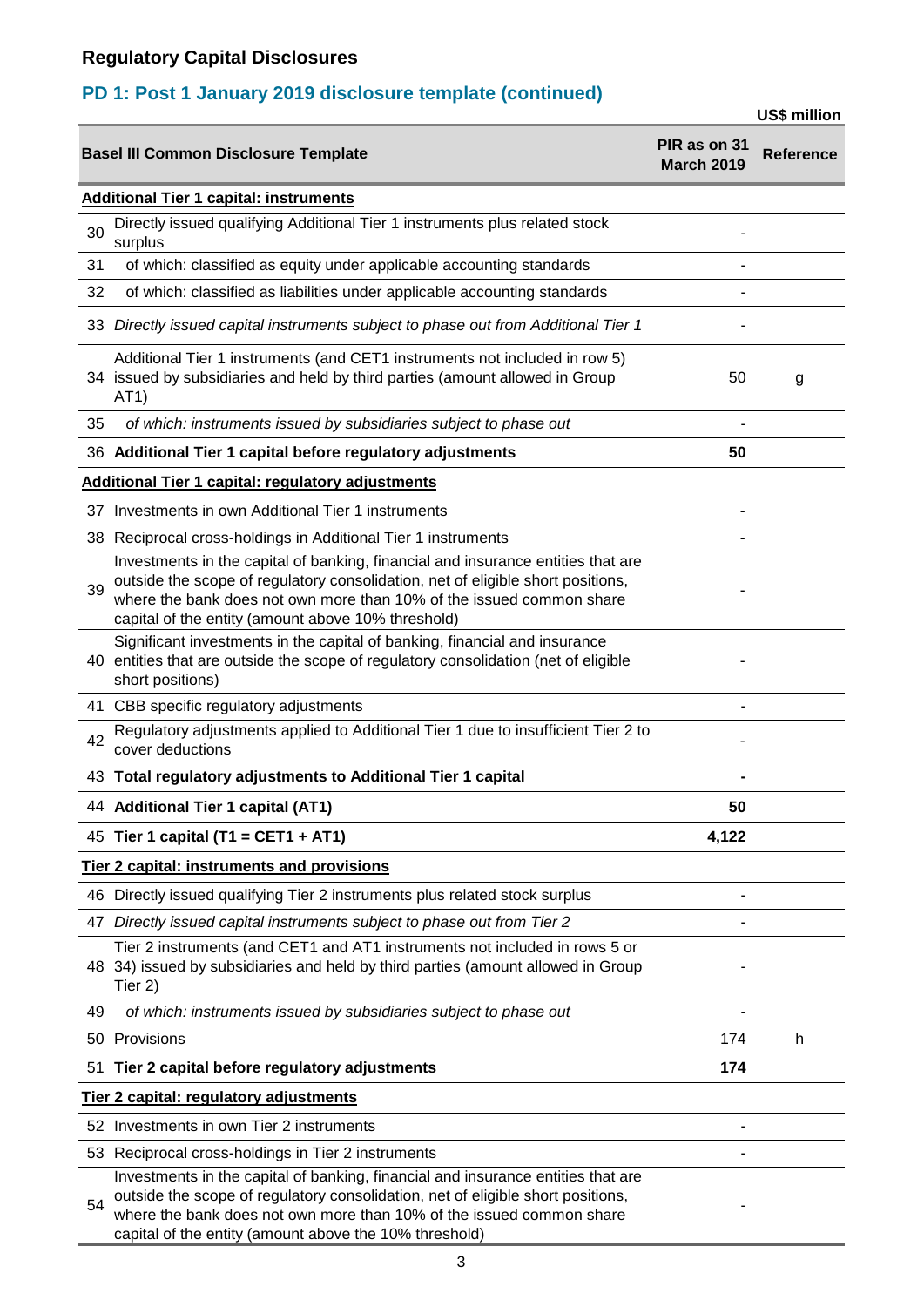# **PD 1: Post 1 January 2019 disclosure template (continued)**

|     |                                                                                                                                                                                                                                         |                                   | <b>US\$ million</b> |
|-----|-----------------------------------------------------------------------------------------------------------------------------------------------------------------------------------------------------------------------------------------|-----------------------------------|---------------------|
|     | <b>Basel III Common Disclosure Template</b>                                                                                                                                                                                             | PIR as on 31<br><b>March 2019</b> | <b>Reference</b>    |
|     | Tier 2 capital: regulatory adjustments (continued)                                                                                                                                                                                      |                                   |                     |
|     | Significant investments in the capital banking, financial and insurance entities<br>55 that are outside the scope of regulatory consolidation (net of eligible short<br>positions)                                                      |                                   |                     |
|     | 56 National specific regulatory adjustments                                                                                                                                                                                             |                                   |                     |
|     | 57 Total regulatory adjustments to Tier 2 capital                                                                                                                                                                                       |                                   |                     |
|     | 58 Tier 2 capital (T2)                                                                                                                                                                                                                  | 174                               |                     |
|     | 59 Total capital (TC = $T1 + T2$ )                                                                                                                                                                                                      | 4,296                             |                     |
|     | 60 Total risk weighted assets                                                                                                                                                                                                           | 24,792                            |                     |
|     | <b>Capital ratios and buffers</b>                                                                                                                                                                                                       |                                   |                     |
|     | 61 Common Equity Tier 1 (as a percentage of risk weighted assets)                                                                                                                                                                       | 16.4%                             |                     |
|     | 62 Tier 1 (as a percentage of risk weighted assets)                                                                                                                                                                                     | 16.6%                             |                     |
|     | 63 Total capital (as a percentage of risk weighted assets)                                                                                                                                                                              | 17.3%                             |                     |
|     | Institution specific buffer requirement (minimum CET1 requirement plus<br>64 capital conservation buffer plus countercyclical buffer requirements plus G-<br>SIB buffer requirement, expressed as a percentage of risk weighted assets) | 2.5%                              |                     |
| 65  | of which: capital conservation buffer requirement                                                                                                                                                                                       | 2.5%                              |                     |
| 66  | of which: bank specific countercyclical buffer requirement                                                                                                                                                                              | N/A                               |                     |
| 67  | of which: G-SIB buffer requirement                                                                                                                                                                                                      | N/A                               |                     |
| 68  | Common Equity Tier 1 available to meet buffers (as a percentage of risk<br>weighted assets)                                                                                                                                             | 7.4%                              |                     |
|     | National minima including CBB (where different from Basel III)                                                                                                                                                                          |                                   |                     |
|     | 69 CBB Common Equity Tier 1 minimum ratio                                                                                                                                                                                               | 9%                                |                     |
|     | 70 CBB Tier 1 minimum ratio                                                                                                                                                                                                             | 10.5%                             |                     |
|     | 71 CBB total capital minimum ratio                                                                                                                                                                                                      | 12.5%                             |                     |
|     | Amounts below the thresholds for deduction (before risk weighting)                                                                                                                                                                      |                                   |                     |
|     | 72 Non-significant investments in the capital of other financials                                                                                                                                                                       | 5                                 |                     |
| 73  | Significant investments in the common stock of financials                                                                                                                                                                               | 17                                |                     |
| (4) | Mortgage servicing rights (net of related tax liability)                                                                                                                                                                                |                                   |                     |
| 75  | Deferred tax assets arising from temporary differences (net of related tax<br>liability)                                                                                                                                                | 101                               |                     |
|     | Applicable caps on the inclusion of provisions in Tier 2                                                                                                                                                                                |                                   |                     |
| 76  | Provisions eligible for inclusion in Tier 2 in respect of exposures subject to<br>standardised approach (prior to application of cap)                                                                                                   | 174                               |                     |
| 77  | Cap on inclusion of provisions in Tier 2 under standardised approach                                                                                                                                                                    | 268                               |                     |
|     | 78 N/A                                                                                                                                                                                                                                  |                                   |                     |
|     | 79 N/A                                                                                                                                                                                                                                  |                                   |                     |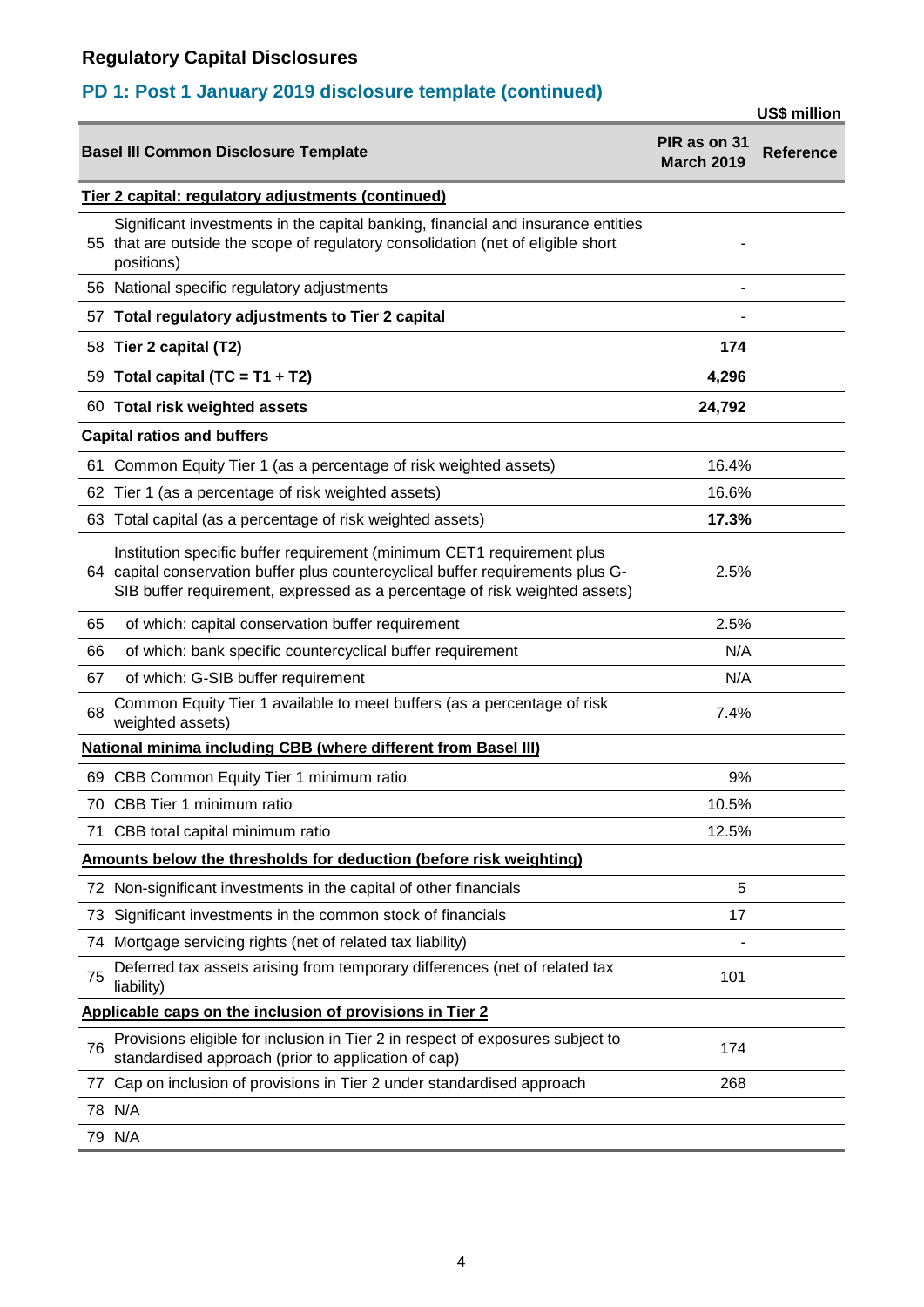# **PD 1: Post 1 January 2019 disclosure template (continued)**

|       |                                                                                                     |                                   | US\$ million     |
|-------|-----------------------------------------------------------------------------------------------------|-----------------------------------|------------------|
|       | <b>Basel III Common Disclosure Template</b>                                                         | PIR as on 31<br><b>March 2019</b> | <b>Reference</b> |
|       | Capital instruments subject to phase-out arrangements (only applicable between 1 Jan 2019 and 1 Jan |                                   |                  |
| 2023) |                                                                                                     |                                   |                  |
| 80.   | Current cap on CET1 instruments subject to phase out arrangements                                   | N/A                               |                  |
| 81    | Amount excluded from CET1 due to cap (excess over cap after redemptions<br>and maturities)          | N/A                               |                  |
|       | 82 Current cap on AT1 instruments subject to phase out arrangements                                 | N/A                               |                  |
| 83    | Amount excluded from AT1 due to cap (excess over cap after redemptions<br>and maturities)           | N/A                               |                  |
|       | 84 Current cap on T2 instruments subject to phase out arrangements                                  | N/A                               |                  |
| 85    | Amount excluded from T2 due to cap (excess over cap after redemptions and<br><i>maturities</i> )    | N/A                               |                  |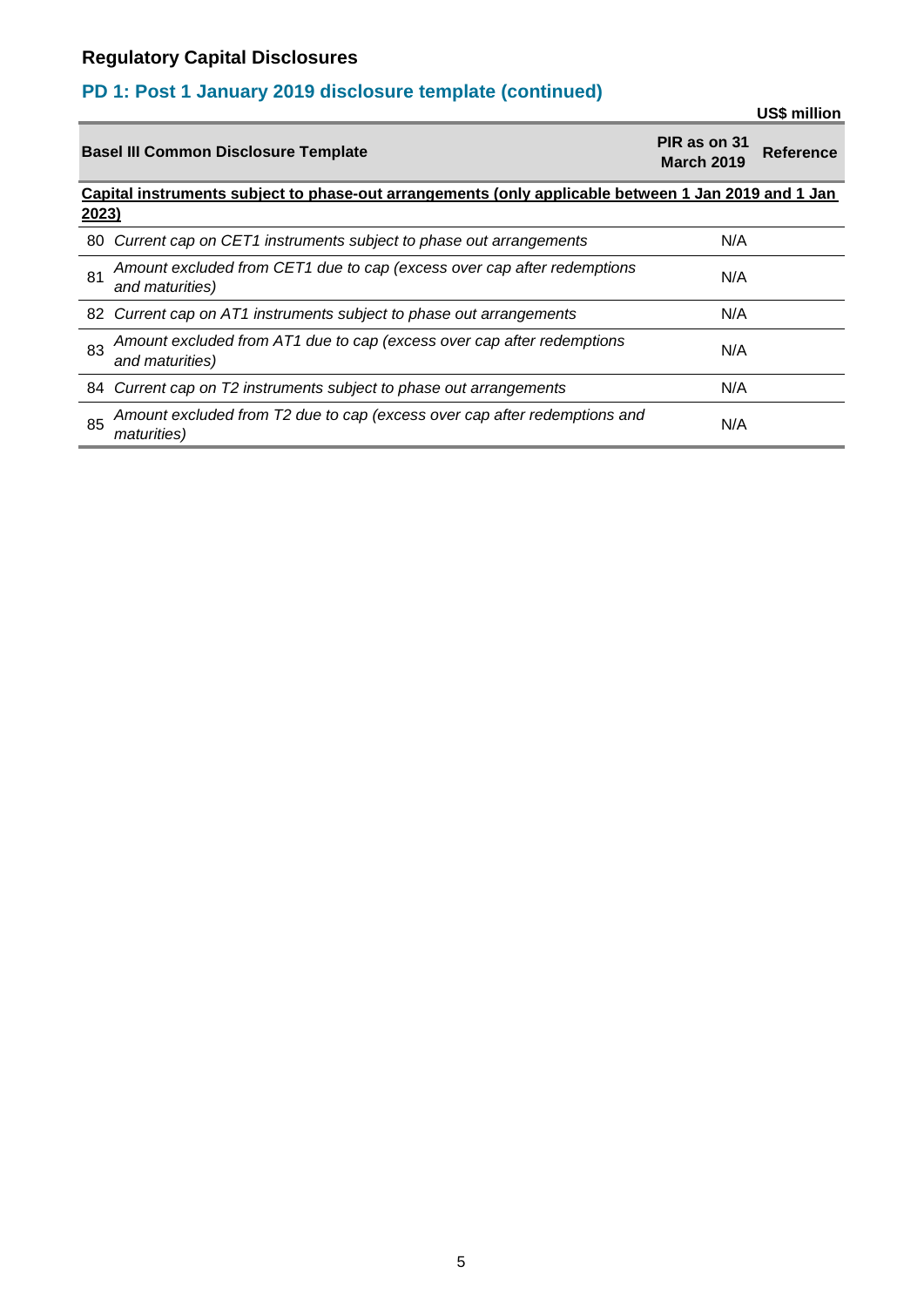### **PD 2 : Reconciliation of regulatory capital**

### **i) Step 1: Disclosure of Balance Sheet under Regulatory scope of Consolidation**

|                                                                 |                                                                           | US\$ million                           |
|-----------------------------------------------------------------|---------------------------------------------------------------------------|----------------------------------------|
|                                                                 | <b>Balance sheet</b><br>as in published<br>financial<br><b>statements</b> | <b>Consolidated</b><br><b>PIR data</b> |
| Liquid funds                                                    | 1,370                                                                     |                                        |
| Cash and balances at central banks                              |                                                                           | 1,117                                  |
| Placements with banks and similar financial institutions        | 2,597                                                                     | 5,110                                  |
| Reverse repurchase agreements and other similar secured lending | 2,255                                                                     |                                        |
| Financial assets at fair value through P&L                      | 975                                                                       | 975                                    |
| Non-trading investments                                         | 5,916                                                                     |                                        |
| <b>Investments at Amortized Cost</b>                            |                                                                           | 1,124                                  |
| <b>Investments at FVOCI</b>                                     |                                                                           | 4,810                                  |
| Loans and advances                                              | 14,909                                                                    | 15,036                                 |
| Investment properties                                           |                                                                           |                                        |
| Interest receivable                                             |                                                                           | 345                                    |
| Other assets                                                    | 1,749                                                                     | 1,369                                  |
| Investments in associates and joint ventures                    |                                                                           | 17                                     |
| Goodwill and intangible assets                                  |                                                                           | 18                                     |
| Property, plant and equipment                                   | 169                                                                       | 169                                    |
| <b>TOTAL ASSETS</b>                                             | 29,940                                                                    | 30,090                                 |
| Deposits from banks                                             | 3,517                                                                     | 7,381                                  |
| Deposits from customers                                         | 17,258                                                                    | 13,394                                 |
| Certificate of deposits issued                                  | 386                                                                       | 386                                    |
| Repurchase agreements and other similar secured borrowing       | 902                                                                       | 902                                    |
| Interest payable                                                |                                                                           | 359                                    |
| <b>Taxation</b>                                                 | 37                                                                        |                                        |
| Other liabilities                                               | 1,567                                                                     | 1,221                                  |
| <b>Borrowings</b>                                               | 1,947                                                                     | 1,818                                  |
| Subordinated liabilities                                        |                                                                           | 129                                    |
| <b>TOTAL LIABILITIES</b>                                        | 25,614                                                                    | 25,590                                 |
| Paid-in share capital                                           | 3,110                                                                     | 3,110                                  |
| <b>Treasury shares</b>                                          | (5)                                                                       | (5)                                    |
| Reserves                                                        | 751                                                                       | 751                                    |
| Non - controlling interest                                      | 470                                                                       | 470                                    |
| <b>Expected Credit losses</b>                                   |                                                                           | 174                                    |
| TOTAL SHAREHOLDERS' EQUITY                                      | 4,326                                                                     | 4,500                                  |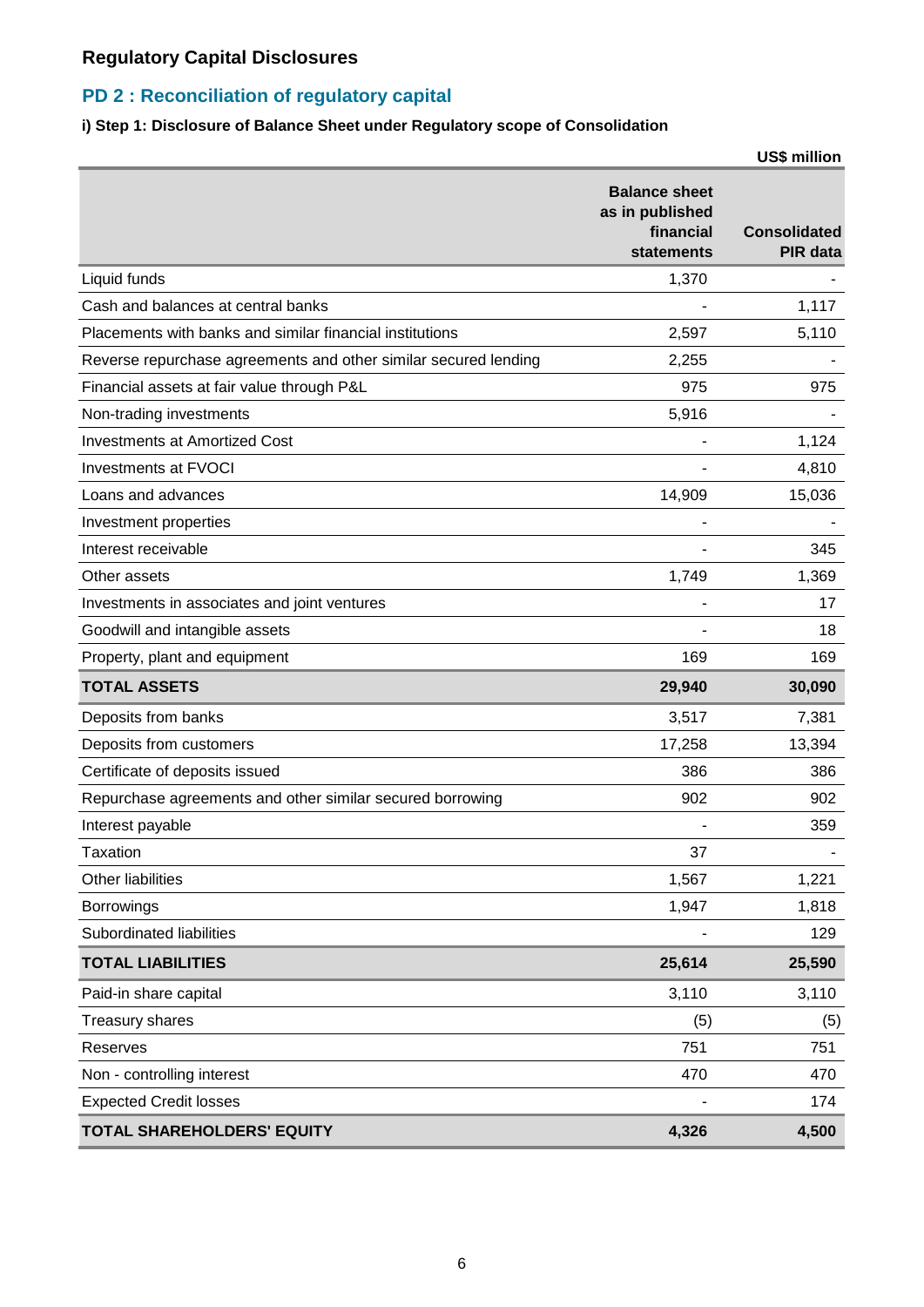### **PD 2 : Reconciliation of regulatory capital (continued)**

### **ii) Step 2: Expansion of the Balance Sheet under Regulatory scope of Consolidation**

|                                                                                                                   |                                                                       |                                 | US\$ million              |
|-------------------------------------------------------------------------------------------------------------------|-----------------------------------------------------------------------|---------------------------------|---------------------------|
| <b>ASSETS</b>                                                                                                     | <b>Balance sheet</b><br>as in<br>published<br>financial<br>statements | <b>Consolidated</b><br>PIR data | <b>Reference</b>          |
| Liquid funds                                                                                                      | 1,370                                                                 |                                 |                           |
| Cash and balances at central banks                                                                                |                                                                       | 1,117                           |                           |
| Placements with banks and similar financial institutions                                                          | 2,597                                                                 | 5,110                           |                           |
| Reverse repurchase agreements and other similar secured<br>lending                                                | 2,255                                                                 |                                 |                           |
| Financial assets at fair value through P&L                                                                        | 975                                                                   | 975                             |                           |
| Loans and advances                                                                                                | 14,909                                                                | 15,036                          |                           |
| Non-trading investments                                                                                           | 5,916                                                                 | 5,934                           |                           |
| Of which investment NOT exceeding regulatory threshold                                                            |                                                                       | 5,934                           |                           |
| Interest receivable                                                                                               |                                                                       | 345                             |                           |
| Other assets                                                                                                      | 1,749                                                                 | 1,369                           |                           |
| Of which deferred tax assets arising from carryforwards of<br>unused tax losses, unused tax credits and all other |                                                                       | 3                               | f                         |
| Of which deferred tax assets arising from temporary<br>differences                                                |                                                                       | 101                             |                           |
| Investments in associates and joint ventures                                                                      |                                                                       | 17                              |                           |
| Of which Significant investment exceeding regulatory threshold                                                    |                                                                       |                                 |                           |
| Of which Significant investment NOT exceeding regulatory<br>threshold                                             |                                                                       | 17                              |                           |
| Goodwill and intangible assets                                                                                    |                                                                       | 18                              |                           |
| Of which goodwill                                                                                                 |                                                                       |                                 |                           |
| Of which other intangibles (excluding MSRs) phased in at<br>100%                                                  |                                                                       | 18                              | $\boldsymbol{\mathsf{e}}$ |
| Of which MSRs                                                                                                     |                                                                       |                                 |                           |
| Property, plant and equipment                                                                                     | 169                                                                   | 169                             |                           |
| <b>TOTAL ASSETS</b>                                                                                               | 29,940                                                                | 30,090                          |                           |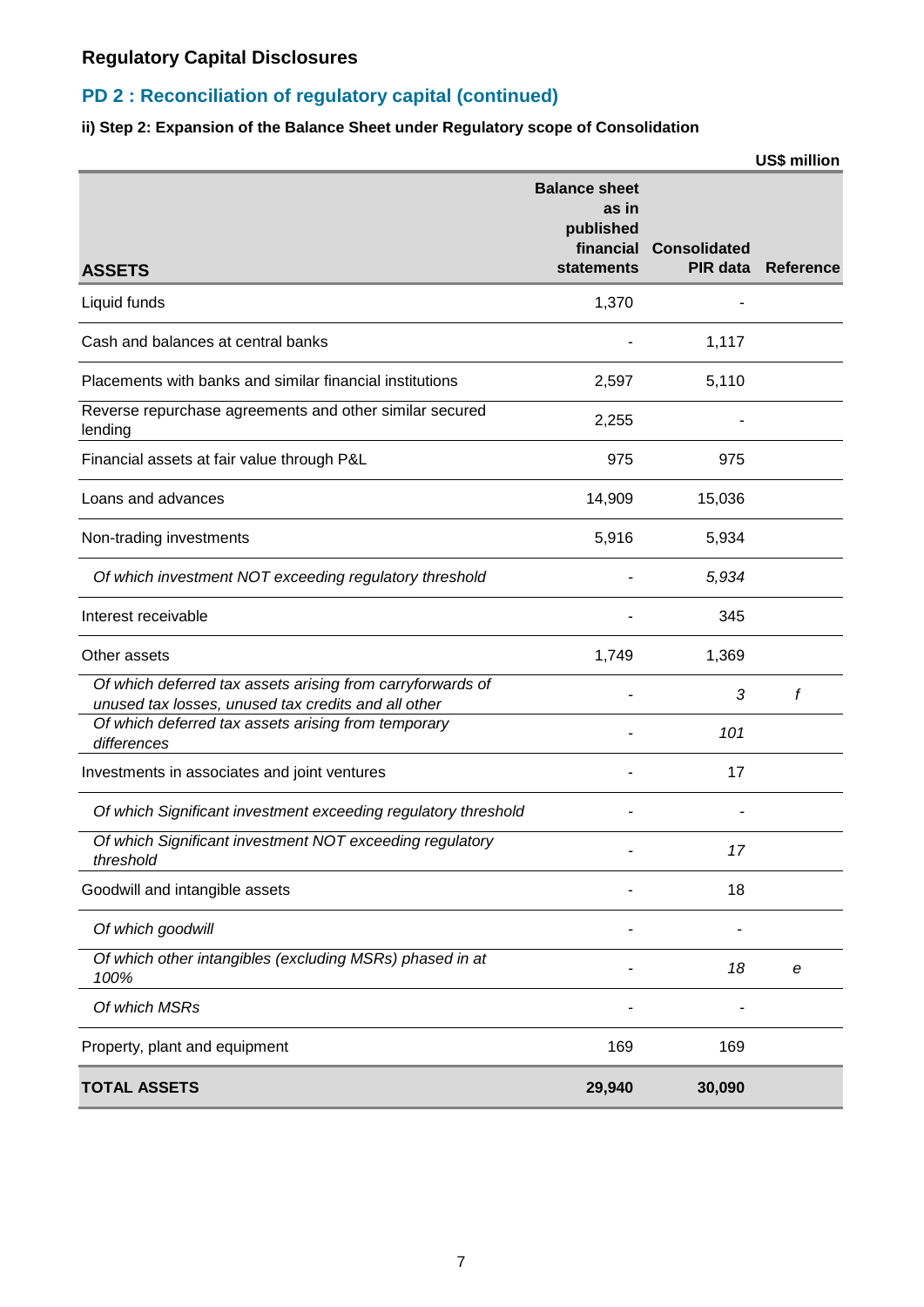### **PD 2 : Reconciliation of regulatory capital (continued)**

### **ii) Step 2: Expansion of the Balance Sheet under Regulatory scope of Consolidation (continued)**

|                                                           |                                                                       |                                        | US\$ million     |
|-----------------------------------------------------------|-----------------------------------------------------------------------|----------------------------------------|------------------|
| <b>LIABILITIES &amp; SHAREHOLDERS' EQUITY</b>             | <b>Balance sheet</b><br>as in<br>published<br>financial<br>statements | <b>Consolidated</b><br><b>PIR data</b> | <b>Reference</b> |
| Deposits from banks                                       | 3,517                                                                 | 7,381                                  |                  |
| Deposits from customers                                   | 17,258                                                                | 13,394                                 |                  |
| Certificate of deposits issued                            | 386                                                                   | 386                                    |                  |
| Repurchase agreements and other similar secured borrowing | 902                                                                   | 902                                    |                  |
| Interest payable                                          |                                                                       | 359                                    |                  |
| Taxation                                                  | 37                                                                    |                                        |                  |
| Other liabilities                                         | 1,567                                                                 | 1,221                                  |                  |
| <b>Borrowings</b>                                         | 1,947                                                                 | 1,818                                  |                  |
| Subordinated liabilities                                  |                                                                       | 129                                    |                  |
| Of which amount eligible for TII                          |                                                                       |                                        |                  |
| Of which amount Ineligible                                |                                                                       | 129                                    |                  |
| <b>TOTAL LIABILITIES</b>                                  | 25,614                                                                | 25,590                                 |                  |
| Paid-in share capital                                     | 3,110                                                                 | 3,110                                  |                  |
| <b>Treasury shares</b>                                    | (5)                                                                   | (5)                                    |                  |
| Of which form part of CET1                                |                                                                       |                                        |                  |
| <b>Ordinary Share Capital</b>                             | 3,110                                                                 | 3,110                                  | a                |
| Treasury shares                                           | (5)                                                                   | (5)                                    | a                |
| <b>Reserves</b>                                           | 751                                                                   | 751                                    |                  |
| Of which form part of CET1                                |                                                                       |                                        |                  |
| Retained earnings/(losses) brought forward                | 872                                                                   | 872                                    | b                |
| Net profit for the current period                         | 55                                                                    | 55                                     | c1               |
| Legal reserve                                             | 501                                                                   | 501                                    | c2               |
| General (disclosed) reserves                              | 100                                                                   | 100                                    | c3               |
| Fx translation adjustment                                 | (739)                                                                 | (739)                                  | c4               |
| Cumulative changes in fair value                          | (8)                                                                   | (8)                                    | c5               |
| Pension fund reserve                                      | (30)                                                                  | (30)                                   | c6               |
| Non - controlling interest                                | 470                                                                   | 470                                    |                  |
| Of which amount eligible for CETI                         |                                                                       | 237                                    | d                |
| Of which amount eligible for ATI                          |                                                                       | 50                                     | g                |
| Of which amount eligible for TII                          |                                                                       |                                        |                  |
| Of which amount ineligible                                |                                                                       | 183                                    |                  |
| <b>Expected credit losses</b>                             |                                                                       | 174                                    |                  |
| Of which amount eligible for TII (Maximum 1.25% of RWA)   |                                                                       | 174                                    | h                |
| Of which amount Ineligible                                |                                                                       |                                        |                  |
| TOTAL SHAREHOLDERS' EQUITY                                | 4,326                                                                 | 4,500                                  |                  |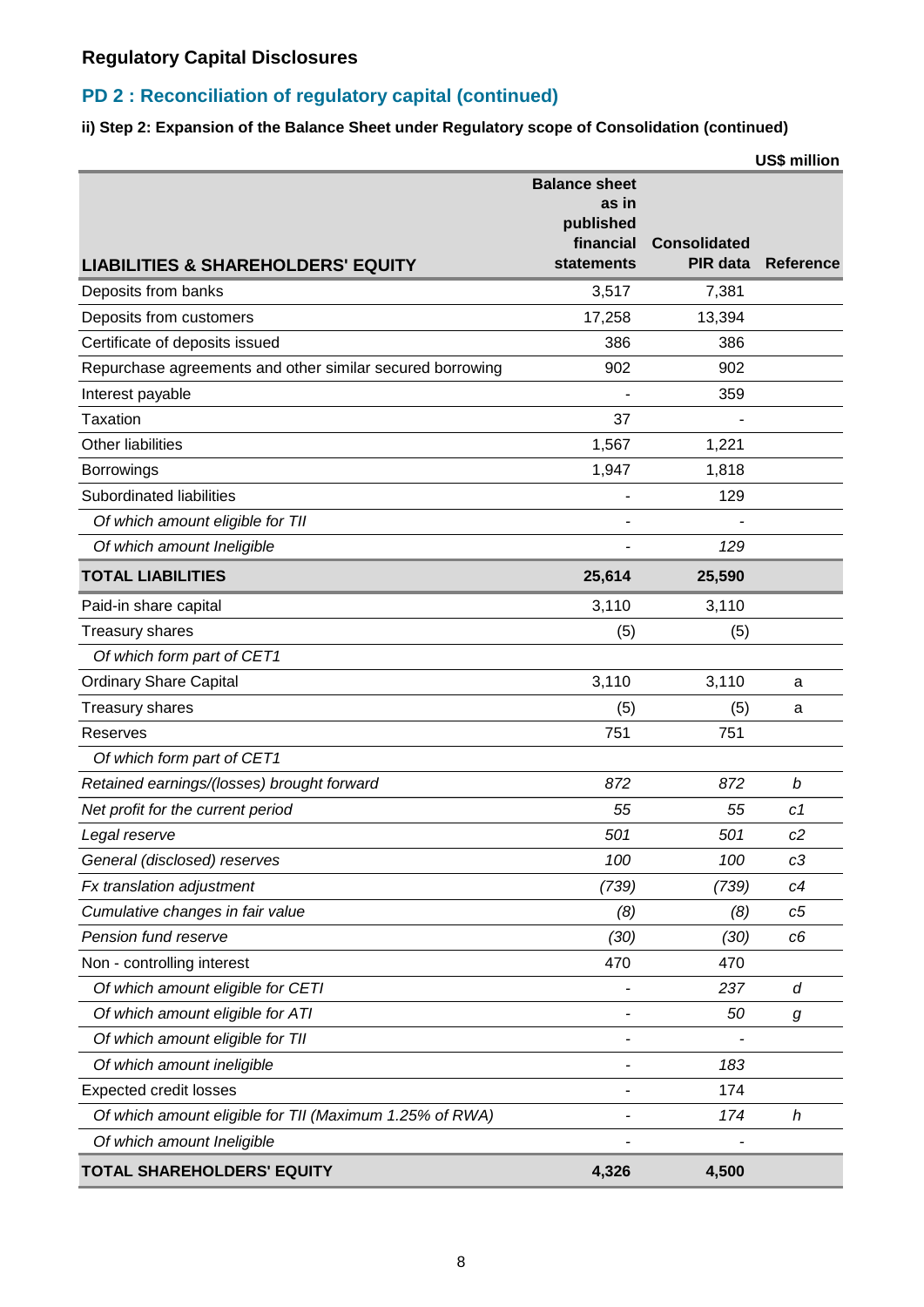# **PD 3 : Main features of regulatory capital instruments**

| Disclosure template for main features of regulatory capital instruments |                                                                                                |                                                       |                                           |  |
|-------------------------------------------------------------------------|------------------------------------------------------------------------------------------------|-------------------------------------------------------|-------------------------------------------|--|
| $\mathbf{1}$                                                            | Issuer                                                                                         | <b>Arab Banking Corporation</b>                       | <b>Banco ABC Brasil</b>                   |  |
| $\overline{2}$                                                          | Unique identifier                                                                              | <b>ABC</b>                                            | EI2084396 - USP0763MBW03; Brazilian       |  |
|                                                                         |                                                                                                |                                                       | <b>Central Bank CMN Resolution 3444</b>   |  |
| 3                                                                       | Governing law(s) of the instrument                                                             | Laws of Bahrain                                       | Laws of the Federative republic of Brazil |  |
|                                                                         | <b>Regulatory treatment</b>                                                                    |                                                       |                                           |  |
| 4                                                                       | <b>Transitional CBB rules</b>                                                                  | Common Equity Tier 1                                  | N/A                                       |  |
| 5                                                                       | Post-transitional CBB rules                                                                    | Common Equity Tier 1                                  | Tier <sub>2</sub>                         |  |
| 6                                                                       | Eligible at solo/group/group & solo                                                            | Group & Solo                                          | Group                                     |  |
| 7                                                                       | Instrument type (types to be specified by each jurisdiction)                                   | Common equity shares                                  | Subordinated debt                         |  |
| 8                                                                       | Amount recognised in regulatory capital (Currency in mil, as of<br>most recent reporting date) | US\$ 3,110                                            | US\$ nil                                  |  |
| 9                                                                       | Par value of instrument                                                                        |                                                       | 1000                                      |  |
| 10                                                                      | Accounting classification                                                                      | Shareholders equity                                   | Liability- Amortised cost                 |  |
| 11                                                                      | Original date of issuance                                                                      | Various                                               | 4-Aug-10                                  |  |
| 12                                                                      | Perpetual or dated                                                                             | Perpetual                                             | Dated                                     |  |
| 13                                                                      | Original maturity date                                                                         | No maturity                                           | 4-Aug-20                                  |  |
| 14                                                                      | Issuer call subject to prior supervisory approval                                              | Yes                                                   | <b>No</b>                                 |  |
| 15                                                                      | Optional call date, contingent call dates and redemption<br>amount                             | N/A                                                   | No                                        |  |
|                                                                         | 16 Subsequent call dates, if applicable                                                        | N/A                                                   | N/A                                       |  |
| <b>Coupons / dividends</b>                                              |                                                                                                |                                                       |                                           |  |
| 17                                                                      | Fixed or floating dividend/coupon                                                              | Floating (Dividend as decided by the<br>shareholders) | Fixed                                     |  |
| 18                                                                      | Coupon rate and any related index                                                              | N/A                                                   | 7.875                                     |  |
| 19                                                                      | Existence of a dividend stopper                                                                | N/A                                                   | <b>No</b>                                 |  |